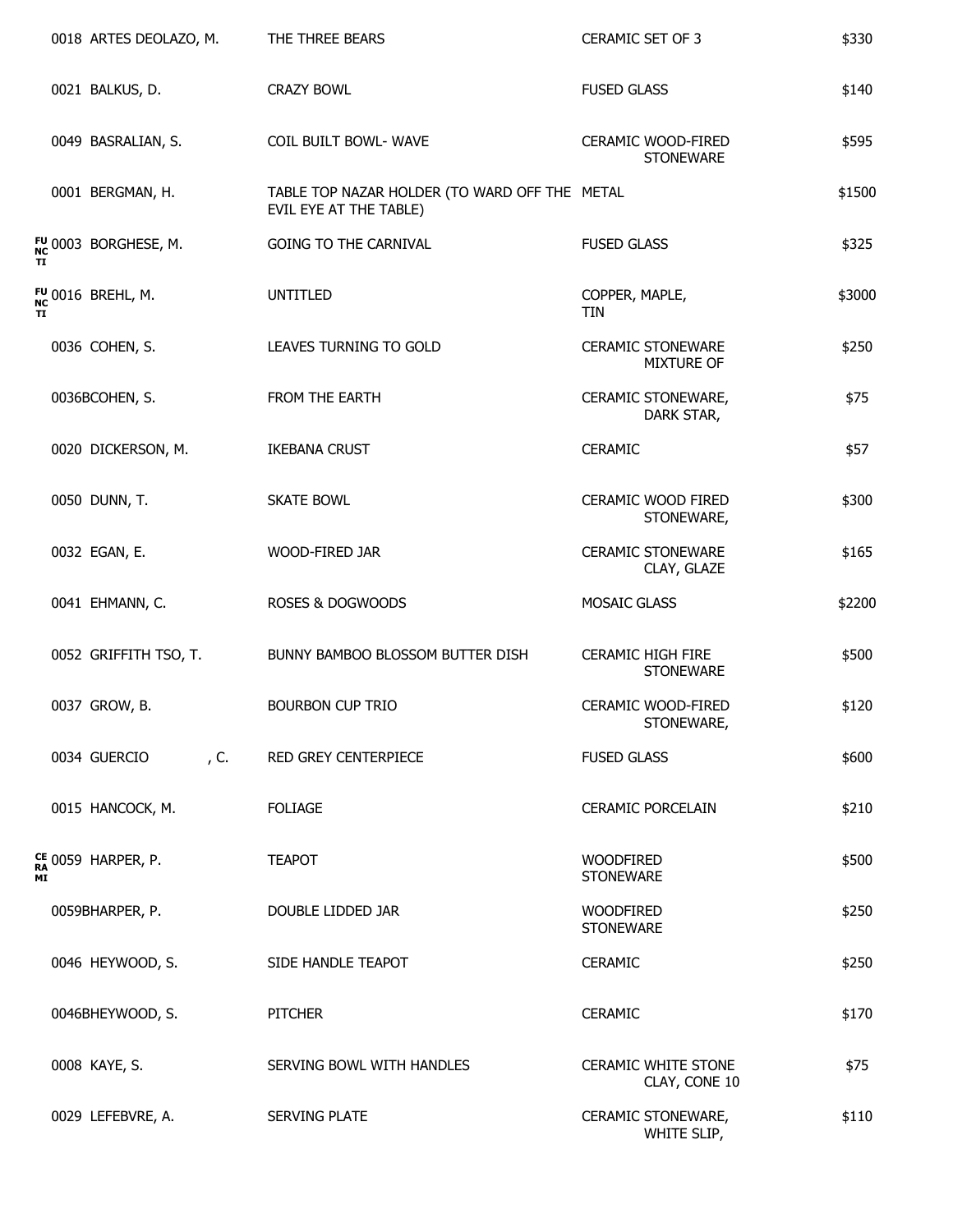|    | 0057 LESTER, M.                  | DOUBLE WALLED TEAPOT WITH BEARING<br><b>STAND</b>               | <b>CERAMIC WOODFIRED</b><br><b>STONEWARE</b> | \$650  |
|----|----------------------------------|-----------------------------------------------------------------|----------------------------------------------|--------|
|    | 0057BLESTER, M.                  | BOTTLE WITH STRIPES                                             | <b>CERAMIC WOODFIRED</b><br><b>STONEWARE</b> | \$400  |
|    | 0051 LIEB, J.                    | CASSEROLE                                                       | <b>CERAMIC</b>                               | \$225  |
|    | 0026 MARTIN, K.                  | <b>TREY</b>                                                     | <b>WOOD FIRED</b><br><b>STONEWARE</b>        | \$200  |
|    | 0054 MILLER, L.                  | PAIR OF JEFFERSON CUPS                                          | STERLING SILVER                              | \$1400 |
|    | 0054BMILLER, L.                  | <b>DECANTER</b>                                                 | STERLING SILVER                              | \$3200 |
|    | 0024 NGUYEN, L.                  | SGRAFFITO FLOWER BOWL                                           | <b>CERAMIC</b>                               | \$35   |
|    | <sup>fu</sup> 0045 Peirce, W.    | MULTI-SPECIES VESSEL                                            | <b>WOOD</b>                                  | \$300  |
|    | 0045BPEIRCE, W.                  | PURPLEHEART VESSEL                                              | <b>WOOD</b>                                  | \$250  |
|    | 0019 PENG WINDHEIM, J.           | PAIR OF 22ND WEDDING ANNIVERSARY SPOONS METAL - COPPER,         | <b>COPPER</b>                                | \$300  |
|    | 0058 PORTER, S.                  | SUGAR AND CREAMER IN TRAY                                       | COPPER WITH TIN                              | \$365  |
|    | 0010 RAKHSHAN, R.                | SUSPENSION BOWL                                                 | CERAMIC STONEWARE,<br><b>GLAZE</b>           | \$300  |
|    | 0055 REINSEL, D.                 | TWO SETS OF STEEL CHOPSTICKS WITH RESTS STAINLESS AND FOOD-SAFE | <b>MILD STEEL</b>                            | \$190  |
|    | 0023 ROWLES, S.                  | SLIPPED VASE                                                    | CERAMIC COMBED,<br>SLIPPED VASE,             | \$115  |
| ΜI | CE 0042 SATTERLEE, C.            | MADELINE IN SPRING (LARGE PLATE/WALL<br>PLATE)                  | <b>CERAMIC GLAZED</b><br><b>STONEWARE</b>    | \$250  |
|    | 0056 SCHOMAKER, B.               | LOOP HANDLE PITCHER                                             | <b>CERAMIC</b>                               | \$55   |
|    | 0048 SCOTT, J.                   | <b>EWER</b>                                                     | <b>CERAMIC STONEWARE</b><br><b>CLAY</b>      | \$80   |
|    | 0048BSCOTT, J.                   | <b>EWER</b>                                                     | <b>CERAMIC STONEWARE</b><br><b>CLAY</b>      | \$80   |
| ΜI | <sup>CE</sup> 0007 SEVERANCE, A. | KITCHEN COLANDER                                                | CERAMIC WOOD-FIRED<br><b>SALT GLAZED</b>     | \$76   |
|    | 0007BSEVERANCE, A.               | WILD CLAY SERVING BOWL                                          | CERAMIC WOOD-FIRED<br><b>SALT GLAZED</b>     | \$86   |
|    | 0011 STEPAHIN, S.                | SUGAR BOWL                                                      | <b>CERAMIC</b>                               | \$150  |
|    | 0031 THAYER, B.                  | SUNDIAL MUG                                                     | <b>COPPER AND BRASS</b>                      | \$2000 |